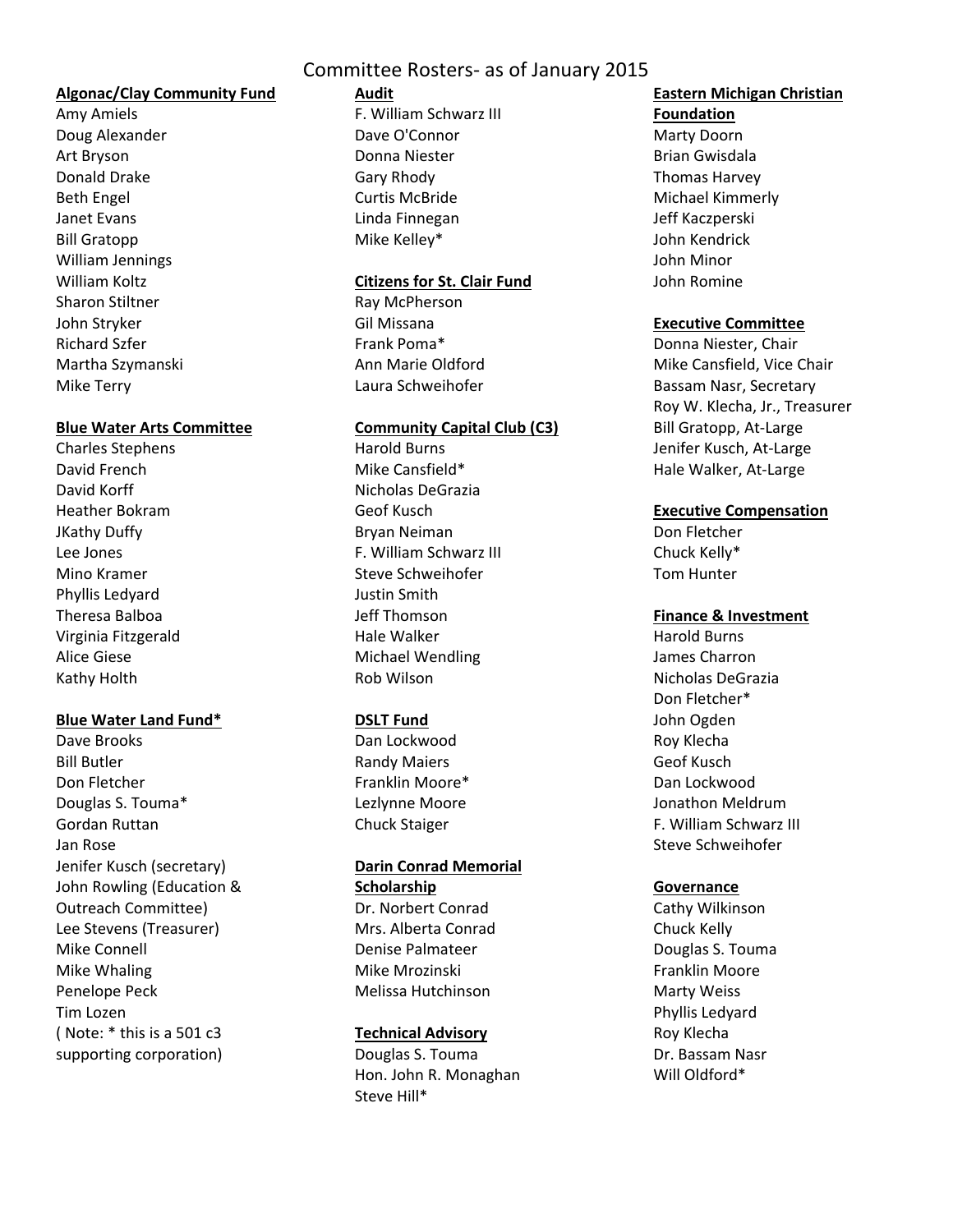### **H&H Whiting Memorial Fund**

Dan Lockwood Randy Maiers Franklin Moore\* Lezlynne Moore Chuck Staiger

#### **Joseph Caimi Scholarship**

Robert Bates Beth Engel\* Father Robert Slaton Martha Szymanski Amber Voigt

#### **Grants**

Denise Brooks Thomas DeFauw Rasha Demashkieh Rich Engle Joanne Hopper David Keyes Phyllis Ledyard Mike McCartan Gigi Mericka Bryan Neiman Dave O'Connor Rob Patterson Sushma Reddy\*\* Ellen Ross Patti Ryan John Tomlinson S. Douglas Touma Hale Walker\* Tim Ward Michael Wendling Mary Whaling Ron Wollen

### **Mary Moore Fund**

Dan Lockwood Randy Maiers Franklin Moore\* Lezlynne Moore Chuck Staiger

#### **Native American Fund**

Rick DeLange Bill LeCaine\* Brenda Martin Rick Warner Walter Wypych

### Committee Rosters‐ as of January 2015

**Scholarship** Dan Wilhelm\* Diane Slingerland Mary Schneider Susan Ellerkamp

#### **Professional Advisors**

Hon. John R. Monaghan Will Oldford Laura Schweihofer\* Douglas S. Touma Michael Wendling

### **Randy Sugars Memorial Scholarship**

2 members of the Sugars Family St. Clair High School Counselor St. Clair High School Teacher St. Clair High School Vice Principal

### **Rene Desmarais Memorial Fund Committee**

Colleen Hernandez Father Brian Cokonougher George Moger James Copping Jim Wood Hon. John R. Monaghan Keith Flemingloss\* Margaret Hale Nancy Marcero Robert Nickerson Sister Margaret Dowd Teresa O'Donnell Dr. Tim Wilkins

### **Women's Initiative Steering**

Lindsey Adams‐ Fitchett Carolyn Crowe Therese Damman Dena Khoury Katie MacKenzie Helen McCartan Ann Murphy Ellen Ross Janal Mossett\* Juanita Gittings Randa Jundi‐Samman Marnie Rossow Lindsay Soule Kathy Swantek

#### **Trustees**

Bassam Nasr Beth Belanger Bill Gratopp Catherine Wilkinson Chuck Kelly Dan Lockwood Denise Brooks Donna Niester Douglas S. Touma F. William Schwarz III Frank Poma Hale Walker Jackie Hanton Jenifer Kusch Michael Hulewicz Michael McCartan Mike Cansfield Phyllis Ledyard Randa Jundi‐Samman Rasha Demashkieh Roy W. Klecha, Jr. Steve Hill Sushma Reddy Tom Hunter Will Oldford

### **Youth Advisory Council**

Keely Baribeau \*\*\* Ashley Beattie John Betrus Meghan Brody Buddy Brosky Dakota Delange Troy Distelrath Giani DiTripani Abbey Dombrowski\*\* Eamon Eberhard Natalie Green\* Kit Harmer Jillian Hoffman Mike Hulewicz William Jennings Karli Klocke Ellie Kolar Molly Lemke Hani Nasr Cameron Parslow Sophia Reinhard RJ Russel Layla Samman Caitlin Santer